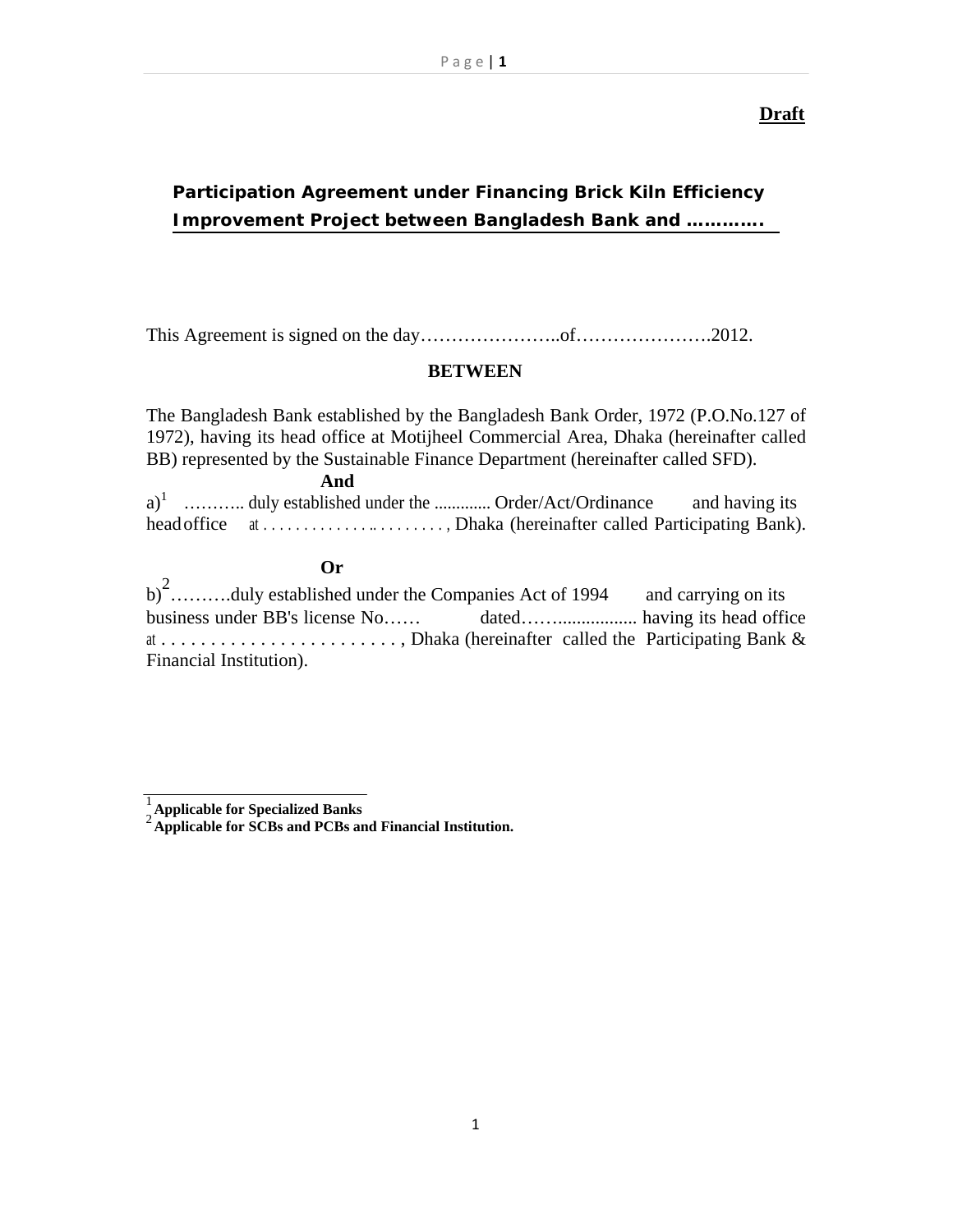### **Preamble**

## Whereas:

(A) In pursuance of Section 2.01 of Article II of the Loan Agreements (ADB Loan 2865 and 2866- BAN: Financing Brick Kiln Efficiency Improvement Project) between the People's Republic of Bangladesh (the Borrower) and the Asian Development Bank (ADB) executed on 20 June 2012 for the respective amounts equivalent to US\$ 30,000,000 (Thirty million) from ADB's ordinary capital resources for upgrading Fixed Chimney Kiln (FCK) facilities to improved zigzag kiln facilities and an amount of SDR 12,972,000 (Twelve million Nine hundred Seventy Two thousand) from ADB's Special Funds resources for constructing new Vertical Shaft Brick Kiln (VSBK), Hybrid Hoffman Kiln (HHK) and tunnel kiln facilities respectively.

AND

An Administration Agreement has been signed between the Government of Bangladesh and Bangladesh Bank (BB)

It is required to enter into a separate participation agreement between BB and the lending Bank/Financial Institution interested to relend the proceeds of the Loans, in Taka equivalent to the PFIs pursuant to this Participation Agreements upon terms and conditions acceptable to ADB.

Now, therefore, the parties hereto hereby agree as follows:-

## **Article-I**

## **Definition:**

### Section: 1

The Project comprises the financing of energy efficiency improvements in the brick kiln sector by PFIs to make Subloans to Qualified Enterprises for Qualified Subprojects. The Project consists of the following components: (i) Part A : upgrading FCK facilities to *improved* zigzag kiln facilities as acceptable to the DOE; and (ii) Part B: construction of new VSBK, HHK, tunnel kiln or any other efficient facilities as acceptable to the DOE.

### Section: 2

Unless the context otherwise requires the several terms used to the preamble, to this Agreement have the respective meaning therein set forth and the following additional terms have the following meanings :-

- (a) 'BB' means Bangladesh Bank.
- (b) 'SFD' means Sustainable Finance Department of Bangladesh Bank.
- (c) 'Bank' means any banking company operating in Bangladesh having license from Bangladesh Bank.
- (d) Financial Institution means any Financial Institution (FI) operating in Bangladesh having license from Bangladesh Bank.
- (e) 'Subloans' means a loan made, or proposed to be made, by a PFI out of proceeds of the ADB Loan to a Qualified Enterprise for a Qualified Subproject.
- (f) Qualified Subproject" means a specific subproject, which satisfies the eligibility criteria set out in Section 1 through Section 3 of Article 3 of this Participation Agreement, as applicable;
- (g) 'GAP' means Gender Action Plan.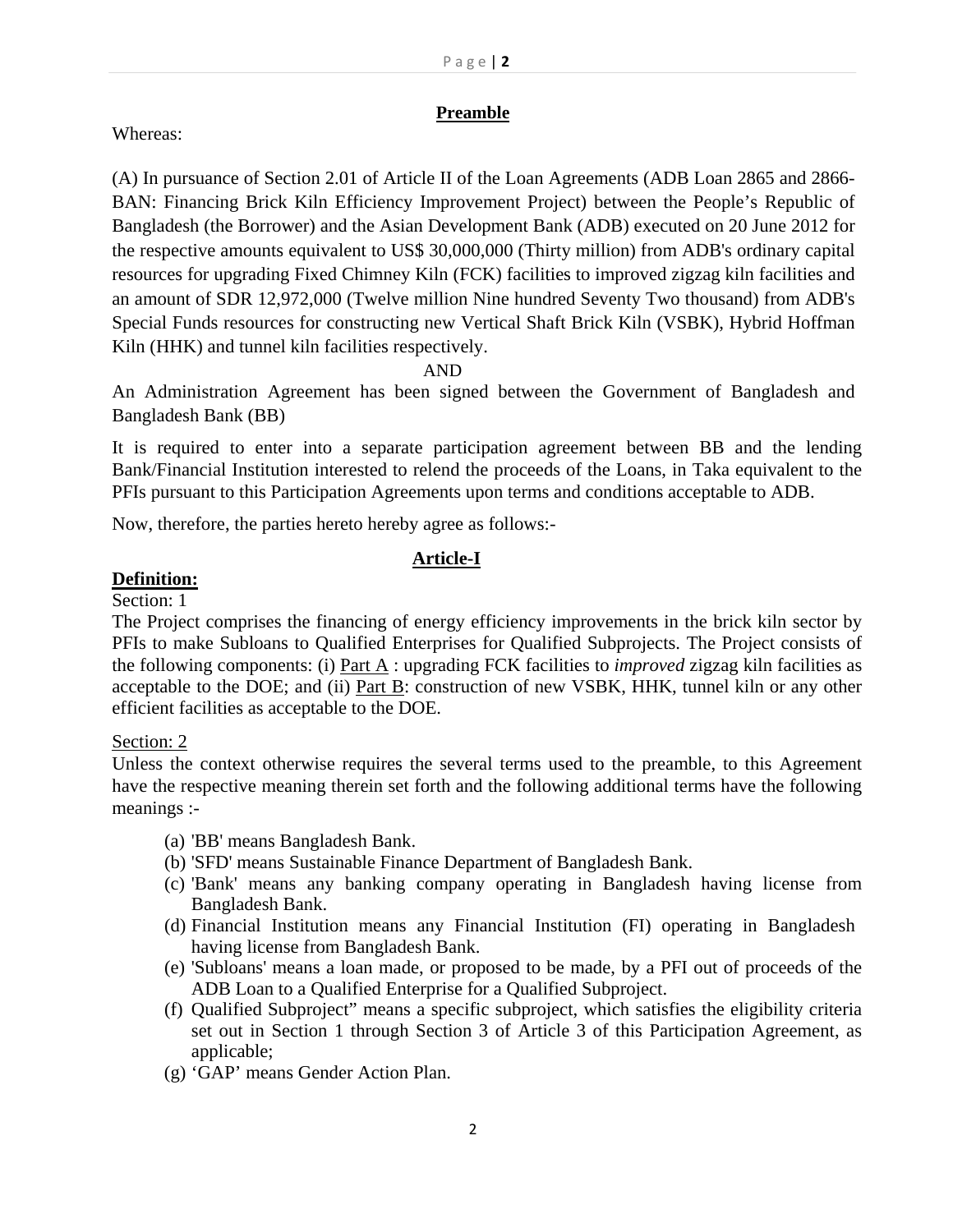- (h) "Qualified Enterprise" means an enterprise, which satisfies the eligibility criteria set out in Section 4 and Section 5 of Article 3 of this Participation Agreement, as applicable;
- (i) 'PFI' means participating Bank/Financial Institution.
- (j) 'ESMS' means "Environment and Social Management System"
- (k) 'EMP' means the environmental management plan incorporated in an initial environmental examination (IEE) including any update thereto
- (l) IEE means an initial environmental examination for a Qualified Subproject, including any update thereto, prepared jointly by a Qualified Enterprise, a PFI and Bangladesh Bank for a Qualified Subproject, pursuant to the requirements set forth in the ESMS of the relevant PFI.
- (m) Safeguard Policy Statement" or 'SPS' means ADB's Safeguard Policy Statement (2009); **Article-II**

## **Section 1:**

To be eligible as a PFI, a financial institution must:

1. have a strategy, a lending policy and a satisfactory track record of performance in financing brick kiln and energy efficiency projects;

2. have a credit rating of at least BBB– in accordance with the Bangladesh long-term national rating scale of Credit Rating Information and Services Limited, or an equivalent rating by any other credit rating agency acceptable to ADB;

3. be in compliance with applicable prudential regulations and guidelines of Bangladesh Bank, including but not limited to those relating to minimum risk-weighted capital, recognition of income, loan classification, loss provisioning, ratio of nonperforming loans to overall loans, and anti-money laundering;

4. have demonstrated compliance with Bangladesh Bank's guidelines on corporate governance of banks and financial institutions, which includes (a) corporate governance structures that promote effective identification, monitoring, and management of all material business risks; (b) systems for ensuring compliance with all statutory and regulatory requirements; (c) implementation of financial disclosure requirements for market participants and observers; and (d) setting of corporate governance objectives, strategies, and techniques;

5. have a demonstrated capacity for (a) proper risk management with adequate processes and procedures covering, among others, credit risk, asset liability risk, and operational risk, and (b) monitoring its portfolio, pursuing loan recoveries and submission of compliance reports;

6. have prepared and adopted an ESMS and have environmental and social safeguards management systems and trained personnel to monitor compliance with the ESMS;

7. have a business plan, approved by its senior management or board of directors, pertaining to the financing of energy efficiency improvements in the brick sector, which includes (a) a pipeline of prospective Qualified Subprojects, and (b) adequate internal organizational arrangements to implement the business plan, including the institutional and human resources required for originating, evaluating, approving and monitoring Qualified Subprojects in accordance with the provisions of this Loan Agreement and the Project Agreement; and

8. have the capacity to comply with the terms and conditions of the Participation Agreement.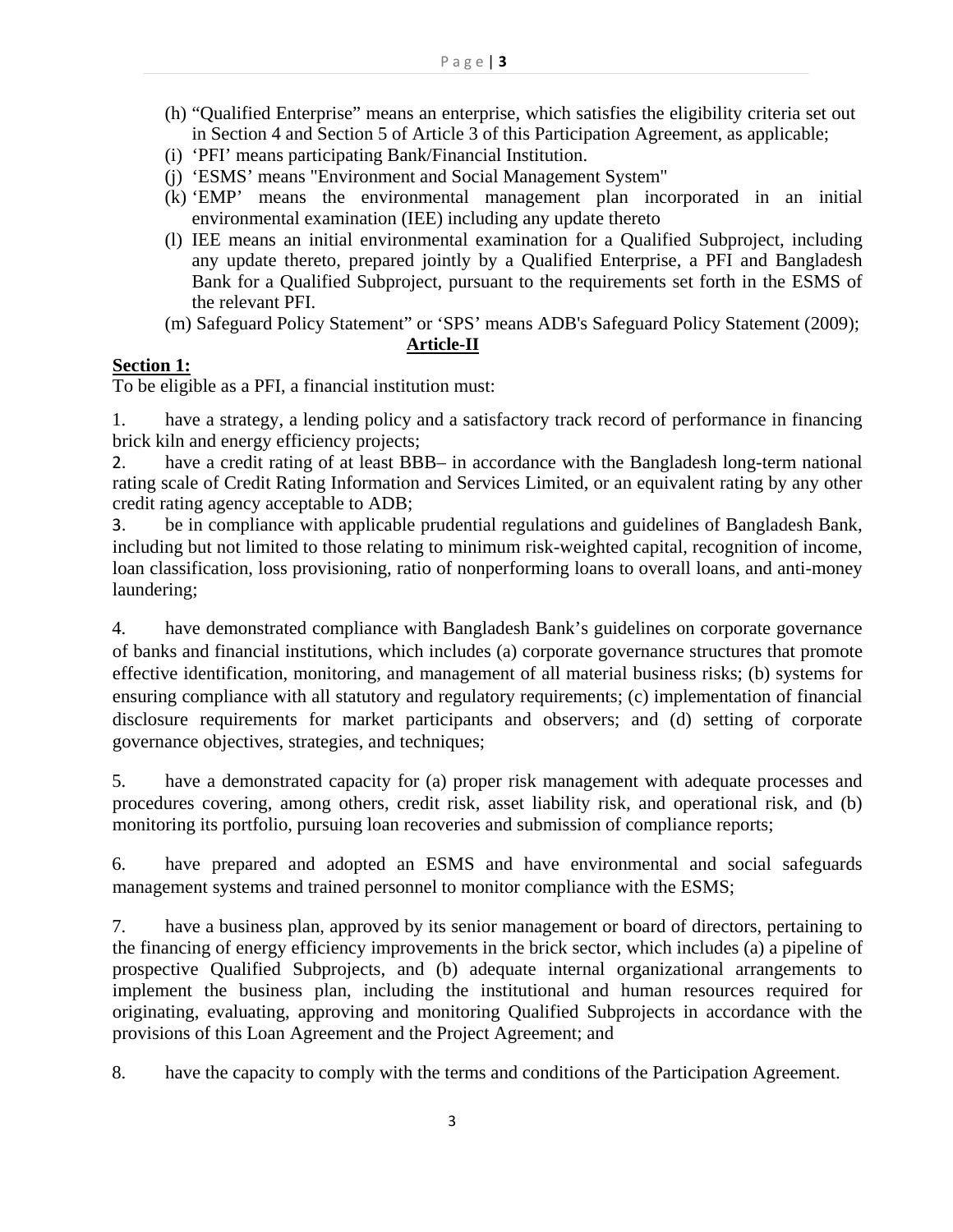### **Section 2:**

PFIs will have to perform their obligations under the Participation Agreements and ensure the compliance to all provisions set out in Section 2.03 of the Project Agreement. The terms and conditions of the Participation Agreement are as follows:

- 1. at all times during the term of the Participation Agreement, continue to satisfy the eligibility criteria for PFIs set forth in Section 1 of this Participation Agreement;
- 2. use proceeds made available from ADB's ordinary capital resources only for Part A of the project and use proceeds made available ADB's Special Operations resources only for Part B of the project;
- 3. not extend a Subloan with proceeds of the Loans other than to Qualified Enterprises for a Qualified Subproject in accordance with the provisions of this Participation Agreement;
- 4. give financing preference to Qualified Subprojects under Part B of the Project according to technology in the order of, first tunnel kilns, second HHKs, and third VSBKs, except as ADB and Bangladesh Bank may otherwise agree;
- 5. determine the amount and the terms of each Subloan in accordance with its own loan management procedures, provided that the PFI shall charge interest on Subloans at rates that reflect its cost of funds plus a reasonable spread that covers transaction costs and risk adjusted returns following BB's rules and guidelines;
- 6. make necessary budgetary and human resources available to fully implement its ESMS and cause each Qualified Enterprise to whom it extends a Subloan to make available necessary budget and human resources to fully implement the respective EMP;
- 7. cause each Qualified Enterprise to whom it extends a Subloan to construct,

implement and operate the Qualified Subproject in compliance with the applicable laws and regulations of the Borrower relating to health and safety, and the core labour standards, as set out in the relevant conventions of the International Labour Organization, on (i) prohibition of child labour, (ii) equal pay for equal work of equal value regardless of gender, ethnicity or caste, (iii) elimination of forced labour, and (iv) freedom of association;

8. cause each Qualified Enterprise to whom it extends a Subloan to implement the relevant provisions of the Gender Access Plan (GAP), including, without limitation, that (i) at least 10% of its workforce for the Qualified Subproject must be women, (ii) it offers preferential treatment for women displaced due to the closure of FCKs in the recruitment of workers; (iii) it must offer equal pay for work of equal value; and (iv) it must provide separate facilities for male and female workers;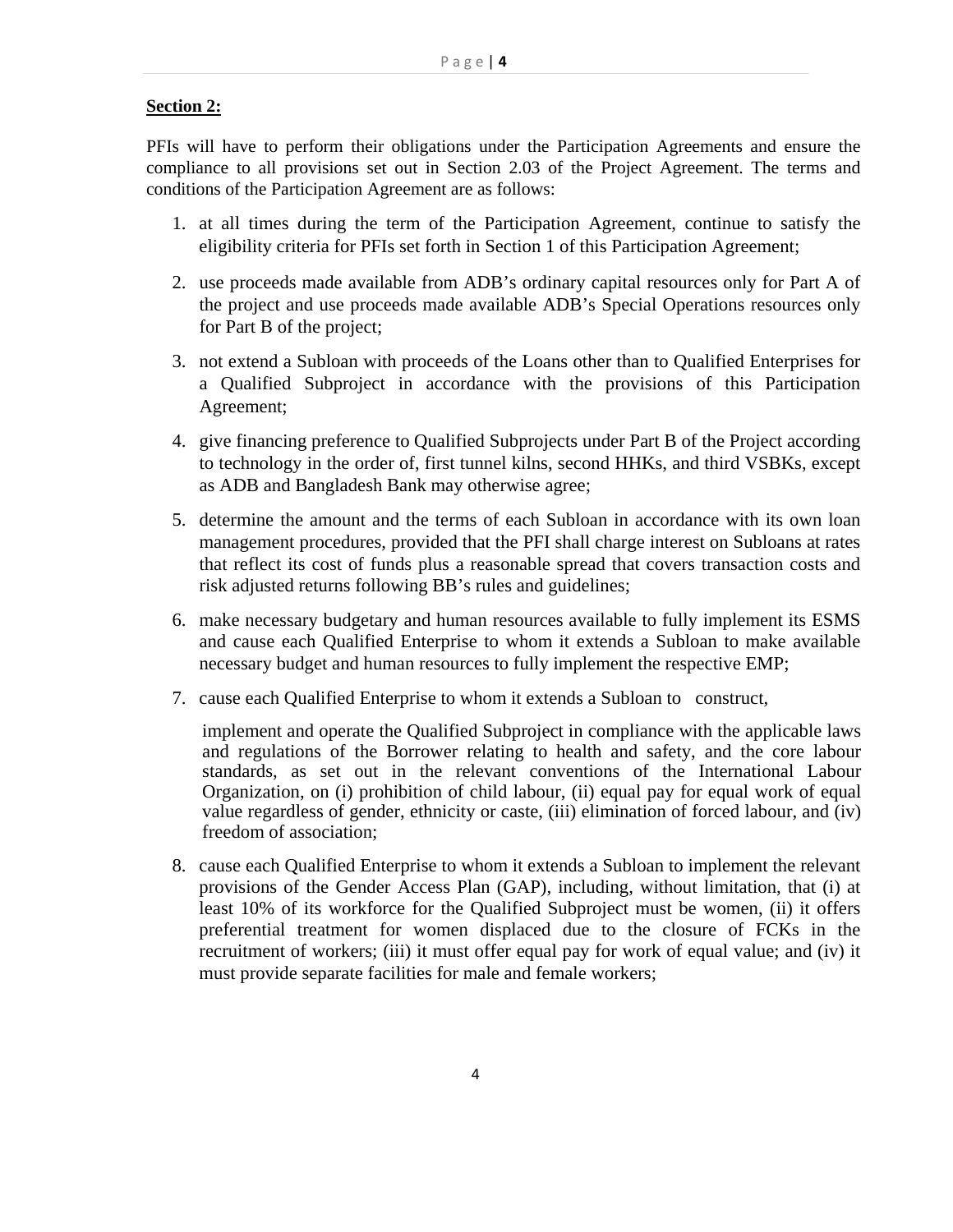- 9. undertake only to finance brick kiln investments comprising (i) the upgrading of FCKs to improved zigzag kiln facilities or (ii) the construction of new VSBK, HHK or tunnel kiln facilities, provided that these brick kilns are constructed and operated in compliance with the core labour standards as set out in the relevant conventions of the International Labour Organization(ILO);
- 10. establish and maintain sound operational policies and procedures for supervision and monitoring the Subloans so as to ensure achievement of the Project objectives;
- 11. furnish to Bangladesh Bank quarterly reports on the execution of the Qualified Subprojects, in such form, in such detail and within such a period as Bangladesh Bank shall reasonably request to fulfil its onward reporting requirements to ADB.
- 12. establish and maintain separate accounts for the Project in accordance with sound accounting principles following Bangladesh Accounting Standard(BSA)/International Financial Reporting Standard (IFRS) (ii) have such accounts and related financial statements (balance sheet, statement of income and expenses) audited annually in accordance with appropriate auditing standards consistently applied by an independent auditor selected and engaged in accordance with the competitive selection procedures, acceptable to ADB and Bangladesh Bank, (iii) have such auditor's report, related accounts and financial statements (all in English) submitted to Bangladesh Bank annually not later than 6 months after the end of the fiscal year, and (iv) submit semiannual unaudited accounts to Bangladesh Bank within the seventh month of a fiscal year; and
- 13. ensure that no material organizational changes (financial, operational, or structural), will be approved or implemented by the PFI without prior approval of Bangladesh Bank. Material organizational change means an organizational change in the PFI or a merger, amalgamation, acquisition, winding-up or dissolution of the PFI which could hinder or prevent the PFI from performing its obligations under the Participation Agreement.

## **Article III**

### **Eligibility of a Qualified Subproject (Design standards):**

#### Section 1:

To be eligible as a Qualified Subproject under  $Part A$  of the Project, a subproject must comprise the upgrading of a FCK to an improved zigzag kiln facilities as acceptable to the DOE and must have obtained certification from DOE that it has been designed in accordance with the design standards, specifications and construction methods published by DOE in their website.

### Section 2:

To be eligible as a Qualified Subproject under Part B of the Project, a subproject must comprise the construction of a new VSBK, HHK, tunnel kiln or any other efficient facilities as acceptable to the DOE and must have obtained certification from DOE that it has been designed accordance with the design standards, specifications and construction methods published by DOE in their website or, in the absence of such standards, in accordance with design standards, specifications and construction methods that reflect best international practice.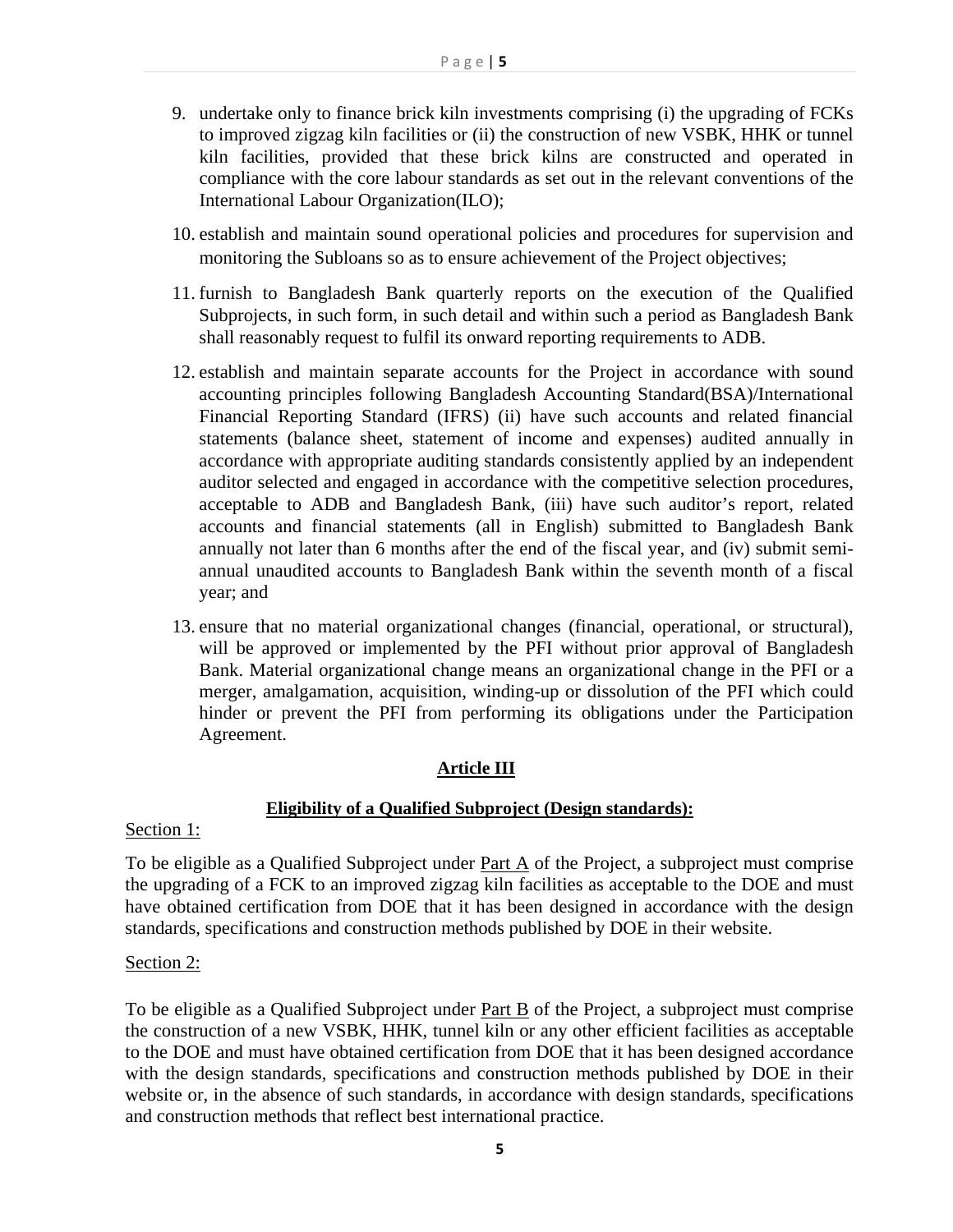## **Section 3:**

In addition to the requirements hereinabove, as applicable, each Qualified Subproject must:

- (a) be located in Bangladesh;
- (b) neither involve any involuntary resettlement impacts nor affect small ethnic group within the meaning of the Safeguard Policy Statement;
- (c) not involve any environmental impacts that would make the subproject a Category A subproject as defined by ADB Environmental Assessment Guidelines (2003 as revised from time-to-time);
- (d) comply with the Borrower's and ADB's requirements on environmental and social safeguards and core labor standards;
- (e) comply with the applicable provisions of the Gender Action Plan(GAP);
- (f) be economically and financially viable; and
- (g) not involve financing any activity included in the list of prohibited investment activities provided in Appendix 5 of the Safeguard Policy Statement.

## **Section 4:**

To be eligible as a Qualified Enterprise for a Subloan under **Part A** of the Project, an enterprise must:

- (a) operate, and be licensed by the competent authorities to operate, FCK facilities within the country;
- (b) make an upfront contribution of at least 30% of the estimated cost of the Qualified Subproject;
- (c) commit in writing only to own or operate improved zigzag kilns, VSBK, HHK and/or tunnel kiln facilities and not to own or operate any less energy efficient brick kiln facilities, such as bull's trench kiln, Greenfield zigzag kiln or FCK facilities, after the Qualified Subproject has been completed; and
- (d) have the capacity, and commit in writing, to implement the Qualified Subproject in accordance with the provisions of this Participation Agreement.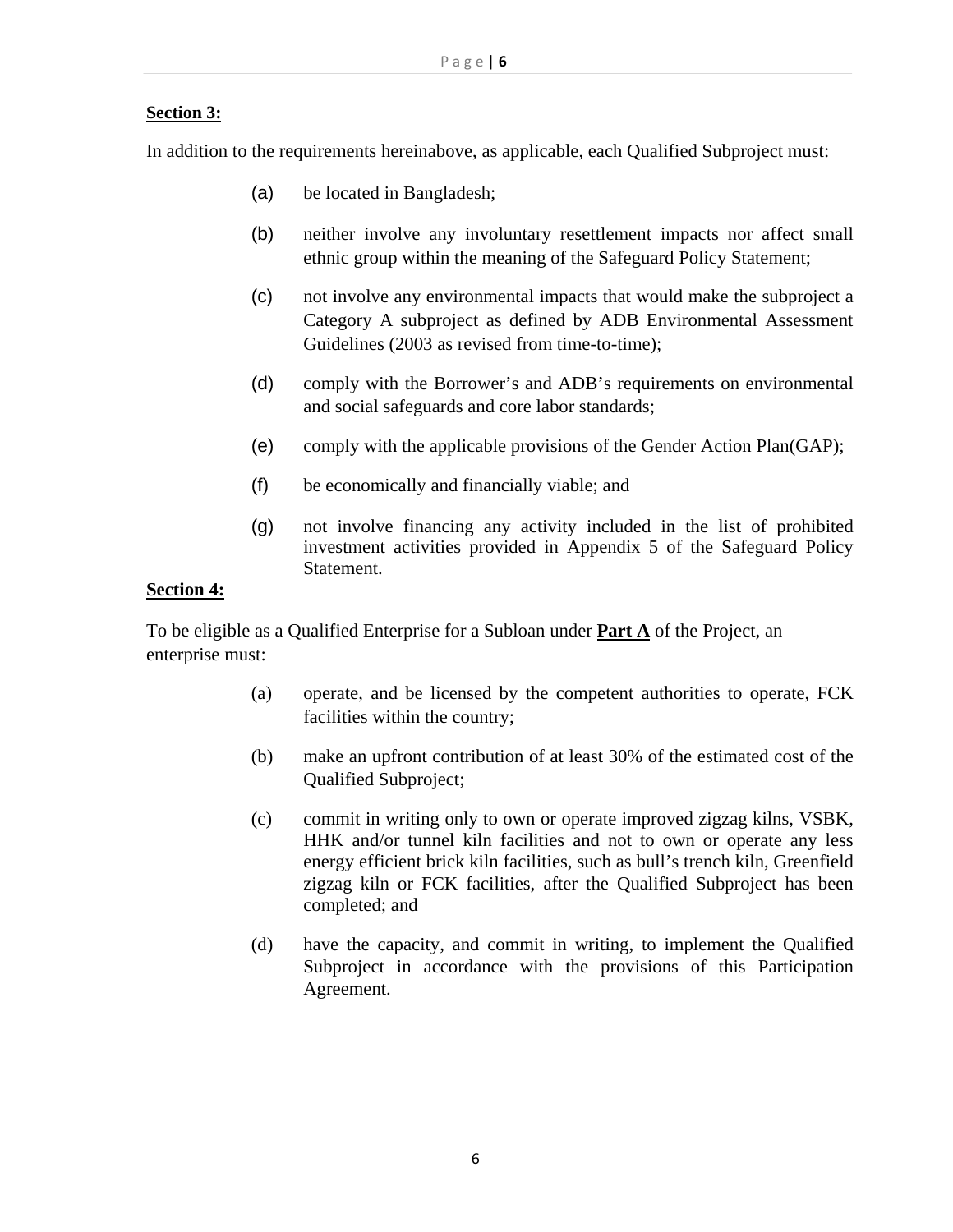## **Section 5**

To be eligible as a Qualified Enterprise for a Subloan under **Part B** of the Project, an enterprise must:

- (a) be financially sound and have demonstrated previous experience in the operation and managing of a brick field/construction material manufacturing facility;
- (b) submit a sound business plan for construction and operation of the proposed Qualified Subproject;
- (c) make an upfront contribution of at least 30% of the estimated cost of the proposed Qualified Subproject;
- (d) meet such reasonable other financial or commercial viability criteria as may be imposed by the PFI;
- (e) undertake in writing only to own or operate improved zigzag kiln, VSBK, HHK and/or tunnel kiln facilities and not to own or operate any less energy efficient brick kiln facilities, such as bull's trench kiln, Greenfield zigzag kiln or FCK facilities, after the Qualified Subproject has been completed; and
- (f) have the capacity, and commit in writing, to implement the Qualified Subproject in accordance with the provisions of this Participation Agreement.

# **Article IV**

## **Subloan**

- 1. Each Subloan must:
	- (a) be screened and approved by PFI and subsequently submitted to BB;
	- (b) finance not more than 50% of the estimated cost of a Qualified Subproject out of proceeds of the Loans; and
	- (c) finance at least 20% of the estimated cost of the Qualified Subproject from resources at the disposal of the PFI other than (i) proceeds of the Loans or (ii) proceeds made available by other national, bilateral or multilateral development agencies or institutions.
	- (d) have a repayment period of 7 years, excluding a grace period of up to 18 months.
- 2. PFI shall not approve any Subloan that finances more than the equivalent of \$5,000,000 out of proceeds of the Loans. The PFI shall ensure that each Subloan agreement includes provisions to the effect that:
	- (i) the Qualified Enterprise shall carry out and operate the Qualified Subproject with due diligence and efficiency and in accordance with sound applicable technical, financial, business and development practices, including maintenance of adequate accounts and records;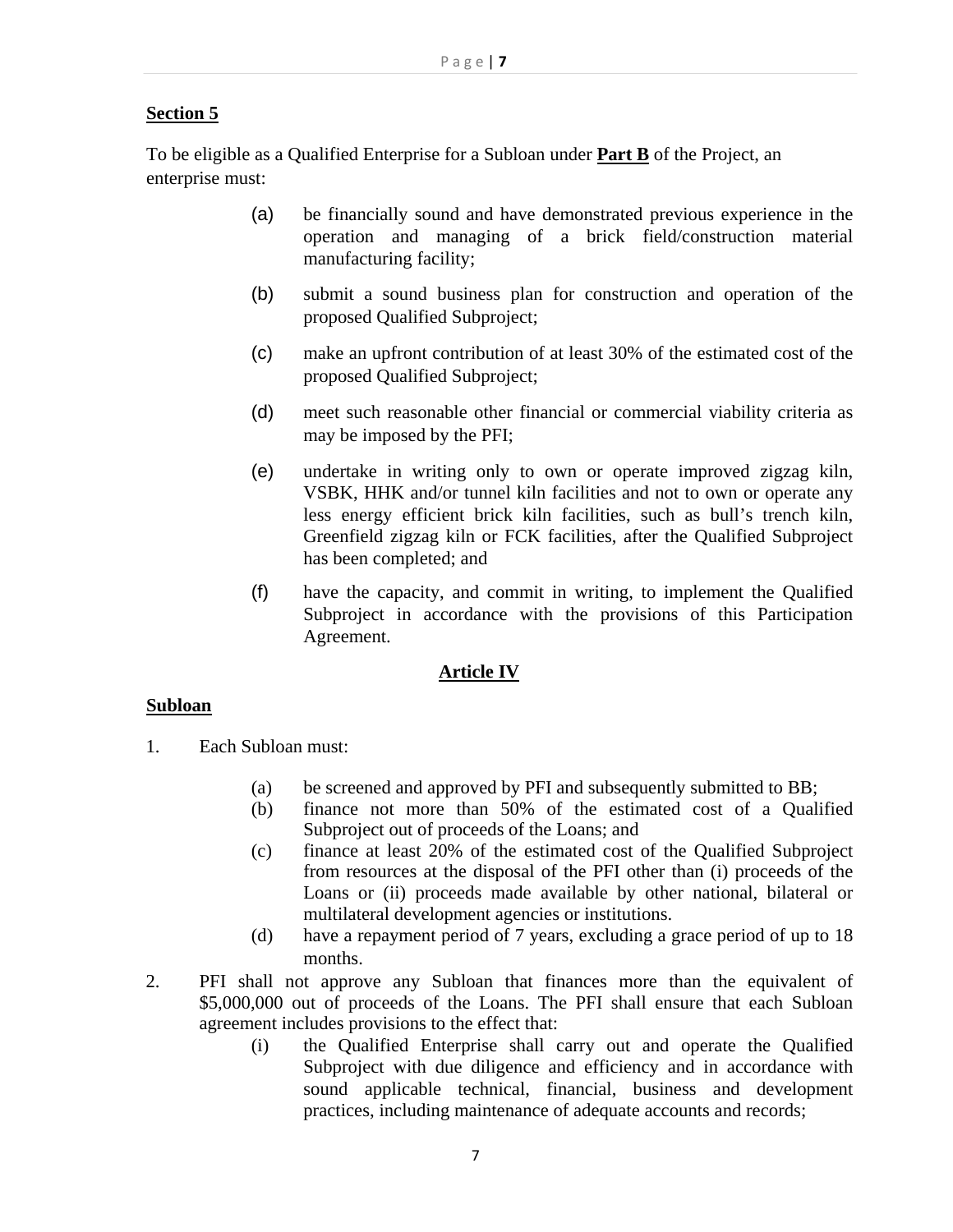- (ii) the proceeds of the Loans shall be used only for procurement in member countries of ADB, in accordance with procedures acceptable to ADB, of Goods which are produced in and supplied from, and Works which are supplied from, such countries;
- (iii) the Goods and Works shall be used exclusively in the carrying out of the Qualified Subproject;
- (iv) ADB, Bangladesh Bank and the PFI shall each have the right to inspect the Goods and Works, the Qualified Enterprise, the Qualified Subproject and any relevant records and documents;
- (v) the Qualified Enterprise shall take out and maintain with responsible insurers insurance against such risks and in such amounts as shall be consistent with sound business practice, and without any limitation upon the foregoing, such insurance shall cover hazards incident to the acquisition, transportation and delivery of Goods to the place of use or installation, and for such insurance any indemnity shall be payable in a currency freely usable to replace or repair such Goods;
- (vi) ADB, Bangladesh Bank and the PFI shall each be entitled to obtain all such information as each shall reasonably request relating to the Subloan, the Goods and Works, the Qualified Subproject, the Qualified Enterprise and other related matters; and
- (vii) the PFI shall be entitled to suspend or terminate further access by the Qualified Enterprise to the use of proceeds of the Subloan, and demand immediate repayment of any outstanding balance under the Subloan agreement, upon failure by the Qualified Enterprise to perform its obligations under its agreement with the PFI.
- 3. The PFIs will ensure that before any Qualified Subproject is approved for financing:
	- (a) the ESMS of the relevant PFI is used to screen and categorize the significance of potential environmental, small ethnic group or involuntary resettlement impacts associated with such Qualified Subproject; and
	- (b) an IEE and EMP are prepared for such Qualified Subproject as required pursuant to the relevant ESMS.

#### **Article V**

#### **Environmental and Social Safeguards; Health and Labor Standards; Governance**

The PFI shall ensure that the preparation, design, construction, implementation, operation and decommissioning of each Qualified Subproject comply with (a) all applicable laws and regulations of the Bangladesh relating to environment, health, and safety; (b) the ADB's environmental safeguards requirements; (c) the ESMS; and (d) all measures and requirements set forth in the respective IEE and EMP, and any corrective or preventative actions set forth in a Safeguards Monitoring Report. The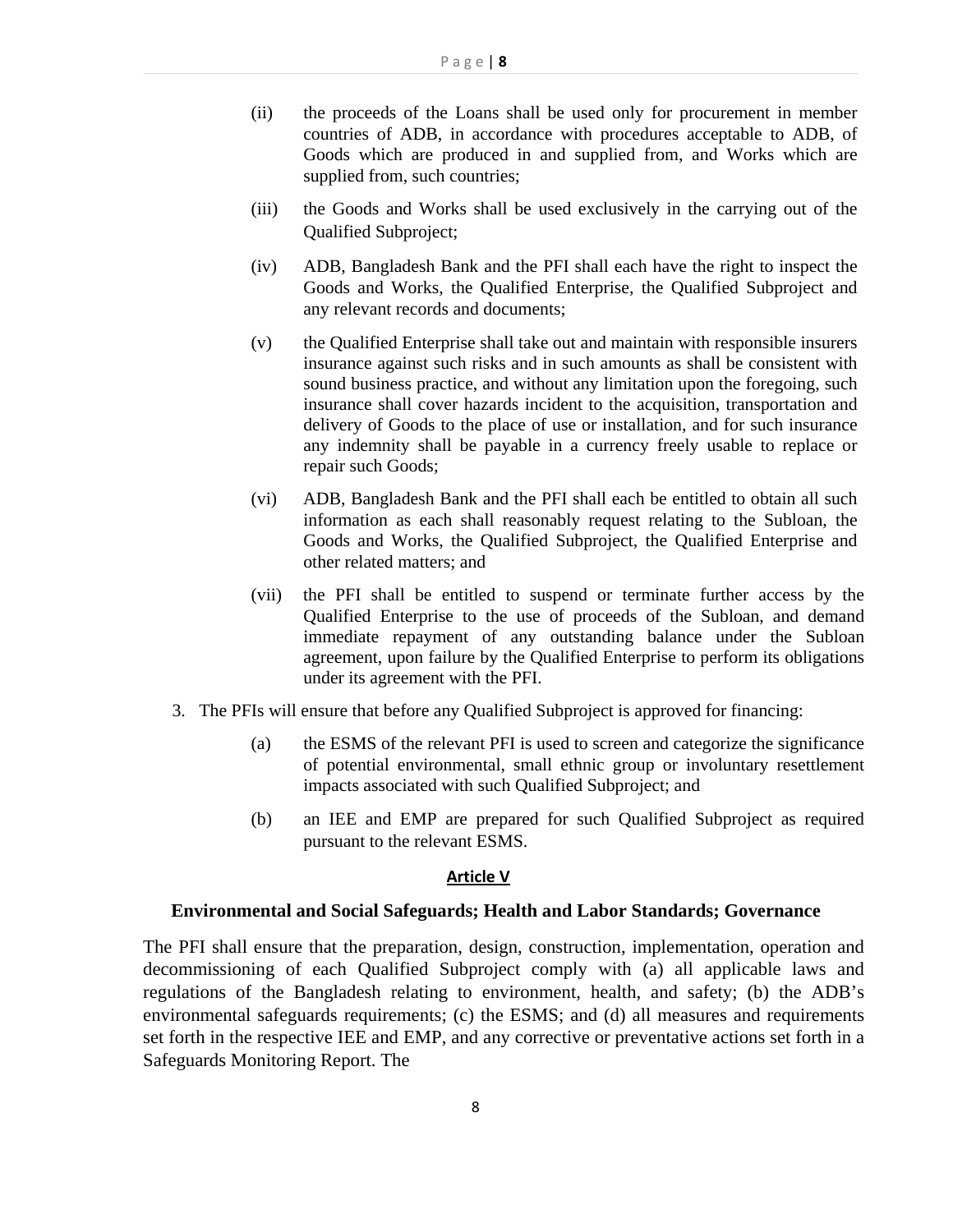PFIs shall ensure that the Qualified Subprojects neither involve any involuntary resettlement impacts nor affect indigenous peoples within the meaning of the Safeguard Policy Statement. In the unforeseen event that such resettlement impacts do occur or indigenous peoples are affected, the PFI shall take all measures required to ensure compliance with (a) all applicable laws and regulations of the Borrower relating to involuntary resettlement or indigenous peoples, and (b) the ESMS.

The PFI shall do the following:

submit semi-annual Safeguards Monitoring Reports to Bangladesh Bank*;* if any unanticipated environmental and/or social risks and impacts *ar*ise during Qualified Subproject implementation, promptly inform Bangladesh Bank of the occurrence of such risks or impacts, with detailed description of the event and proposed corrective action plan; and report to Bangladesh Bank and DOE any actual or potential breach of *c*ompliance with the measures and requirements set forth in the ESMS and any EMP promptly after becoming aware of the breach. The PFI shall ensure that works contracts and bidding documents under the Qualified Subprojects include specific provisions requiring contractors to comply (a) with all applicable laws and regulations of the Borrower relating to health and safety and with the core labor standards, as set out in the relevant conventions of the International Labor Organization, on

(i) prohibition of child labor, (ii) equal pay for equal work of equal value regardless of gender, ethnicity or caste, (iii) elimination of forced labor and (iv) freedom of association; and (b) with the requirement to disseminate information on sexually transmitted diseases including HIV/AIDS to employees and local communities surrounding the Qualified Subproject sites. The PFIs shall do and shall require Qualified Enterprises to do, the following: (i) comply with ADB's Anticorruption Policy (1998, as amended to date) and acknowledge that ADB reserves the right to investigate directly, or through its agents, any alleged corrupt, fraudulent, collusive or coercive practice relating to the Project; and (ii) cooperate with any such investigation and extend all necessary assistance for satisfactory completion of such investigation.

The PFI shall ensure that all contracts in relation to the Project include provisions specifying the right of ADB to audit and examine the records and accounts of the contractors, suppliers, consultants, and other service providers as they relate to the Project.

The PFI shall:

- (a) comply with applicable laws and regulations of the government on combating money laundering and financing of terrorism and that loan proceeds are not used, directly or indirectly, in money laundering or financing of terrorism; and
- (b) formulate and implement internal control procedures, including customer due diligence procedures, to prevent violation of subparagraph (a) hereinabove; and promptly informs the Bangladesh Bank if there is any violation or potential violation of subparagraph (a) hereinabove.